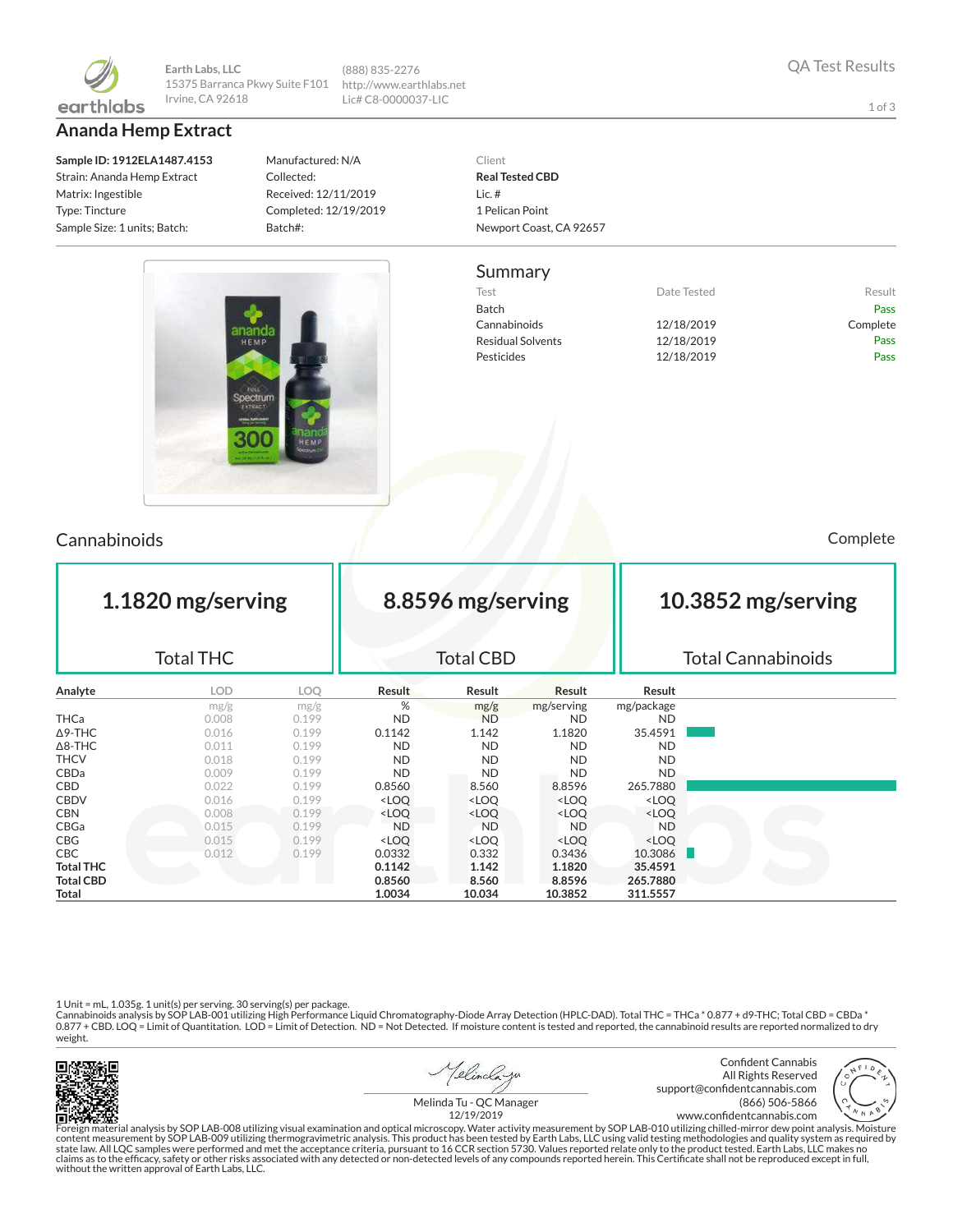

**Earth Labs, LLC** 15375 Barranca Pkwy Suite F101 http://www.earthlabs.net Irvine, CA 92618

**Ananda Hemp Extract**

| Sample ID: 1912ELA1487.4153  | Manufactured: N/A     | Client                  |
|------------------------------|-----------------------|-------------------------|
| Strain: Ananda Hemp Extract  | Collected:            | <b>Real Tested CBD</b>  |
| Matrix: Ingestible           | Received: 12/11/2019  | Lic. $#$                |
| Type: Tincture               | Completed: 12/19/2019 | 1 Pelican Point         |
| Sample Size: 1 units; Batch: | Batch#:               | Newport Coast, CA 92657 |

(888) 835-2276 Lic# C8-0000037-LIC

# Residual Pesticides Pass and the extensive part of the extensive part of the extensive pass and the extensive pass

| Analyte             | <b>LOD</b> | <b>LOO</b> | Limit          | Result    | <b>Status</b> | Analyte                   | LOD       | <b>LOO</b> | Limit          | <b>Result</b> | <b>Status</b> |
|---------------------|------------|------------|----------------|-----------|---------------|---------------------------|-----------|------------|----------------|---------------|---------------|
|                     | $\mu$ g/g  | $\mu$ g/g  | $\mu$ g/g      | µg/g      |               |                           | $\mu$ g/g | $\mu$ g/g  | $\mu$ g/g      | $\mu$ g/g     |               |
| Abamectin           | 0.022      | 0.066      | 0.3            | <b>ND</b> | Pass          | Fludioxonil               | 0.015     | 0.046      | 30             | <b>ND</b>     | Pass          |
| Acephate            | 0.004      | 0.012      | 5              | <b>ND</b> | Pass          | Hexythiazox               | 0.007     | 0.021      | $\overline{2}$ | <b>ND</b>     | Pass          |
| Acequinocyl         | 0.015      | 0.044      | $\overline{4}$ | <b>ND</b> | Pass          | Imazalil                  | 0.029     | 0.086      | 0.029          | <b>ND</b>     | Pass          |
| Acetamiprid         | 0.005      | 0.015      | 5              | <b>ND</b> | Pass          | Imidacloprid              | 0.008     | 0.024      | 3              | <b>ND</b>     | Pass          |
| Aldicarb            | 0.025      | 0.074      | 0.025          | <b>ND</b> | Pass          | Kresoxim Methyl           | 0.025     | 0.074      | 1              | <b>ND</b>     | Pass          |
| Azoxystrobin        | 0.009      | 0.028      | 40             | <b>ND</b> | Pass          | Malathion                 | 0.028     | 0.084      | 5              | <b>ND</b>     | Pass          |
| <b>Bifenazate</b>   | 0.005      | 0.014      | 5              | <b>ND</b> | Pass          | Metalaxyl                 | 0.026     | 0.079      | 15             | <b>ND</b>     | Pass          |
| <b>Bifenthrin</b>   | 0.022      | 0.066      | 0.5            | <b>ND</b> | Pass          | Methiocarb                | 0.031     | 0.093      | 0.031          | <b>ND</b>     | Pass          |
| <b>Boscalid</b>     | 0.014      | 0.042      | 10             | <b>ND</b> | Pass          | Methomyl                  | 0.031     | 0.093      | 0.1            | <b>ND</b>     | Pass          |
| Captan              | 0.21       | 0.593      | 5              | <b>ND</b> | Pass          | Mevinphos                 | 0.01      | 0.031      | 0.01           | <b>ND</b>     | Pass          |
| Carbaryl            | 0.009      | 0.027      | 0.5            | <b>ND</b> | Pass          | Myclobutanil              | 0.011     | 0.033      | 9              | <b>ND</b>     | Pass          |
| Carbofuran          | 0.018      | 0.054      | 0.018          | <b>ND</b> | Pass          | <b>Naled</b>              | 0.017     | 0.052      | 0.5            | <b>ND</b>     | Pass          |
| Chlorantraniliprole | 0.03       | 0.09       | 40             | <b>ND</b> | Pass          | Oxamyl                    | 0.027     | 0.082      | 0.2            | <b>ND</b>     | Pass          |
| Chlordane           | 0.023      | 0.075      | 0.023          | <b>ND</b> | Pass          | Paclobutrazol             | 0.017     | 0.051      | 0.017          | <b>ND</b>     | Pass          |
| Chlorfenapyr        | 0.007      | 0.022      | 0.007          | <b>ND</b> | Pass          | <b>Parathion Methyl</b>   | 0.014     | 0.042      | 0.014          | <b>ND</b>     | Pass          |
| Chlorpyrifos        | 0.018      | 0.054      | 0.018          | <b>ND</b> | Pass          | Pentachloronitrobenzene   | 0.025     | 0.079      | 0.2            | <b>ND</b>     | Pass          |
| Clofentezine        | 0.025      | 0.075      | 0.5            | <b>ND</b> | Pass          | Permethrin                | 0.087     | 0.26       | 20             | <b>ND</b>     | Pass          |
| Coumaphos           | 0.02       | 0.06       | 0.02           | <b>ND</b> | Pass          | Phosmet                   | 0.02      | 0.06       | 0.2            | <b>ND</b>     | Pass          |
| Cyfluthrin          | 0.158      | 0.475      | 1              | <b>ND</b> | Pass          | <b>Piperonyl Butoxide</b> | 0.021     | 0.063      | 8              | <b>ND</b>     | Pass          |
| Cypermethrin        | 0.037      | 0.111      | 1              | <b>ND</b> | Pass          | Prallethrin               | 0.026     | 0.078      | 0.4            | <b>ND</b>     | Pass          |
| Daminozide          | 0.01       | 0.03       | 0.01           | <b>ND</b> | Pass          | Propiconazole             | 0.029     | 0.088      | 20             | <b>ND</b>     | Pass          |
| Diazinon            | 0.008      | 0.024      | 0.2            | <b>ND</b> | Pass          | Propoxur                  | 0.03      | 0.089      | 0.03           | <b>ND</b>     | Pass          |
| <b>Dichlorvos</b>   | 0.015      | 0.044      | 0.015          | <b>ND</b> | Pass          | Pyrethrins                | 0.02      | 0.059      | 1              | <b>ND</b>     | Pass          |
| Dimethoate          | 0.027      | 0.082      | 0.027          | <b>ND</b> | Pass          | Pyridaben                 | 0.006     | 0.018      | 3              | <b>ND</b>     | Pass          |
| Dimethomorph        | 0.016      | 0.048      | 20             | <b>ND</b> | Pass          | Spinetoram                | 0.019     | 0.056      | 3              | <b>ND</b>     | Pass          |
| Ethoprophos         | 0.018      | 0.055      | 0.018          | <b>ND</b> | Pass          | Spinosad                  | 0.011     | 0.034      | 3              | <b>ND</b>     | Pass          |
| Etofenprox          | 0.013      | 0.038      | 0.013          | <b>ND</b> | Pass          | Spiromesifen              | 0.019     | 0.057      | 12             | <b>ND</b>     | Pass          |
| Etoxazole           | 0.029      | 0.088      | 1.5            | <b>ND</b> | Pass          | Spirotetramat             | 0.031     | 0.094      | 13             | <b>ND</b>     | Pass          |
| Fenhexamid          | 0.019      | 0.058      | 10             | <b>ND</b> | Pass          | Spiroxamine               | 0.02      | 0.061      | 0.02           | <b>ND</b>     | Pass          |
| Fenoxycarb          | 0.031      | 0.092      | 0.031          | <b>ND</b> | Pass          | Tebuconazole              | 0.008     | 0.025      | $\overline{2}$ | <b>ND</b>     | Pass          |
| Fenpyroximate       | 0.01       | 0.03       | $\overline{2}$ | <b>ND</b> | Pass          | Thiacloprid               | 0.016     | 0.048      | 0.016          | <b>ND</b>     | Pass          |
| Fipronil            | 0.016      | 0.047      | 0.016          | <b>ND</b> | Pass          | Thiamethoxam              | 0.005     | 0.015      | 4.5            | <b>ND</b>     | Pass          |
| Flonicamid          | 0.001      | 0.004      | $\overline{2}$ | <b>ND</b> | Pass          | Trifloxystrobin           | 0.005     | 0.014      | 30             | <b>ND</b>     | Pass          |
|                     |            |            |                |           |               |                           |           |            |                |               |               |

Date Tested: 12/18/2019

Pesticides analysis by SOP LAB-005 using Gas Chromatography - Mass Spectrometry - Mass Spectrometry (GC-MS/MS) and by SOP LAB-004 utilizing Liquid<br>Chromatography - Mass Spectrometry - Mass Spectrometry (LC-MS/MS). LOQ = Li



Yelinclaza

Confident Cannabis All Rights Reserved support@confidentcannabis.com (866) 506-5866 www.confidentcannabis.com



Melinda Tu - QC Manager 12/19/2019

Foreign material analysis by SOP LAB-008 utilizing visual examination and optical microscopy. Water activity measurement by SOP LAB-010 utilizing chilled-mirror dew point analysis. Moisture<br>state law. All LQC samples were without the written approval of Earth Labs, LLC.

2 of 3